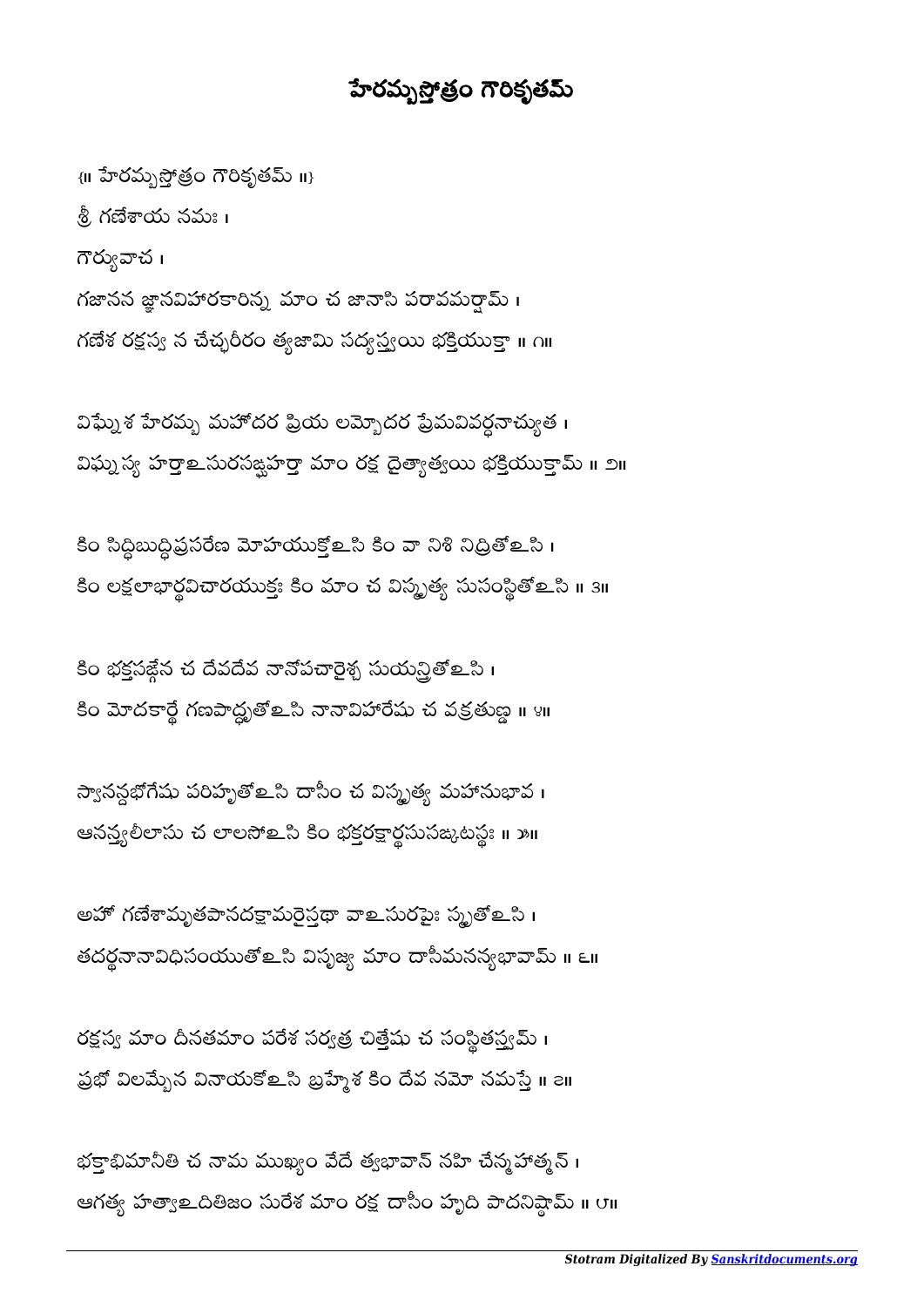అహో న దూరం తవ కిజ్చోదేవ కథం న బుద్ధిశ సమాగతోల సి । సుచిన్త్యదేవ ప్రజహామి దేహం యశః కరిష్యే విపరీతమేవమ్ ॥ ౯॥

రక్ష రక్ష దయాసిన్లో ఒపరాధాన్మే క్షమస్య చ క్షణే క్షణే త్వహం దాసీ రక్షితవ్యా విశేషతః ॥  $\mathsf{no}$ ॥

స్తువత్వామేవ పార్వత్వాం శఙ్కరో బోధసంయుతః। బభూవ గణపానా౦ వై శ్రుత్వా హాహారవ౦ విధేః ॥ ౧౧॥

గణేశం మనసా సృత్యా వృషారూఢః సమాయయౌ । క్షణేన దైత్యరాజం తం దృష్ట్యా డమరుణాహనత్ ॥ ౧౨॥

తతః సోஉపి శివం వీక్ష్యాలిఙ్గితుం ధవితో।ఆభవత్ । శివస్య శూలికాదీని శస్త్రాణి కుణ్ణితాని వై॥ ∩౩॥

తం దృష్ట్వా పరమాశ్చర్యం భయభీతో మహేశ్వరః। సస్మార గణపం సోஉపి నిర్విఘ్నార్థం ప్రజాపతే ॥ ∩೪॥

పార్వత్యాః స్తవనం శ్రుత్యా గజాననః సమాయయౌ । ఇతి ముద్దలపురాణోకం హేరమృస్తోత్రం సమ్బూర్ణమ్ ।

Encoded by Karthik Chandan.P (kardan5380@yahoo.com) and Amith K Nagaraj (amithkn@rediffmail.com) Proofread by Ravin Bhalekar ravibhalekar@hotmail.com

Please send corrections to sanskrit@cheerful.com Last updated  $\bar{6}$ oday http://sanskritdocuments.org